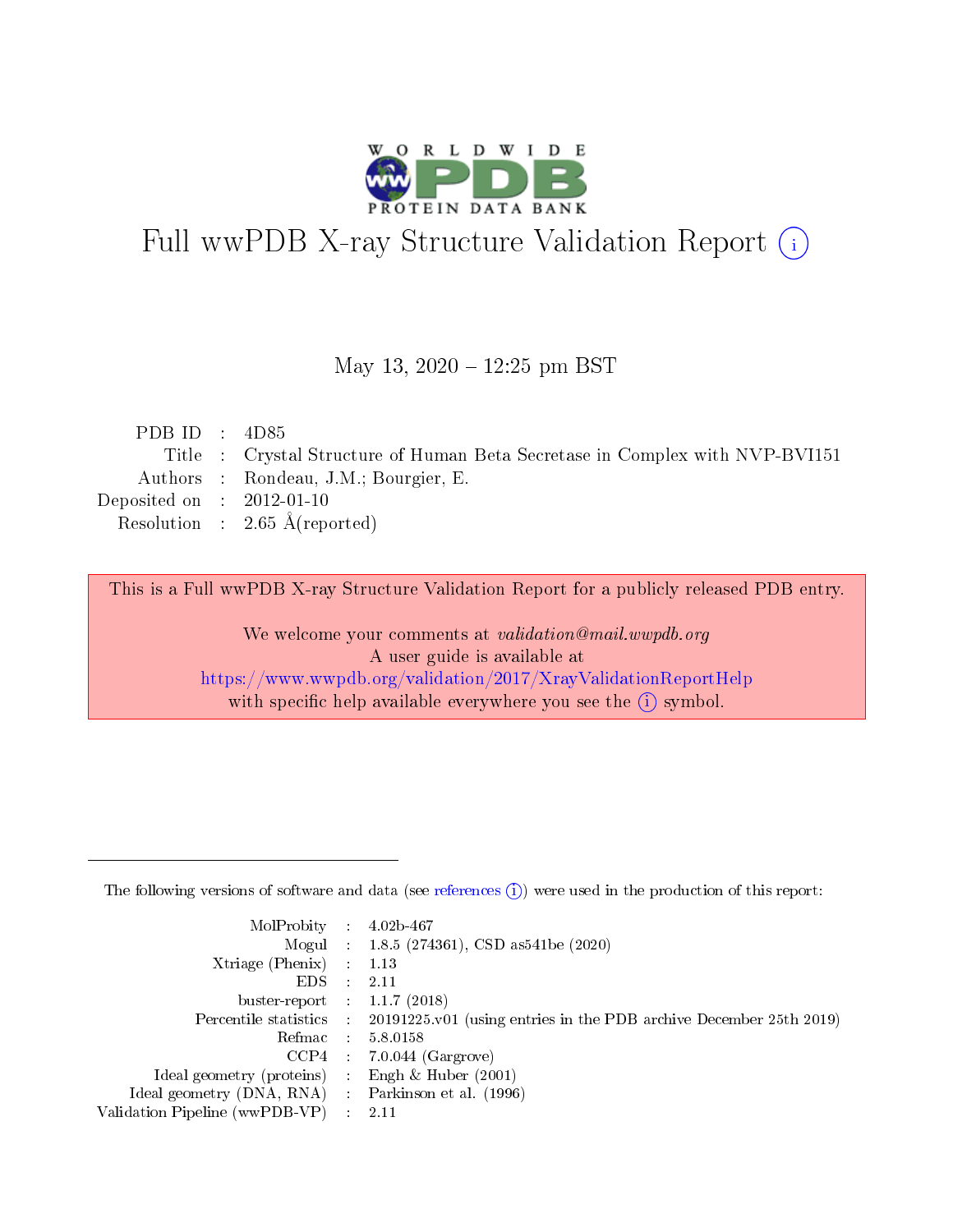# 1 [O](https://www.wwpdb.org/validation/2017/XrayValidationReportHelp#overall_quality)verall quality at a glance  $(i)$

The following experimental techniques were used to determine the structure: X-RAY DIFFRACTION

The reported resolution of this entry is 2.65 Å.

Percentile scores (ranging between 0-100) for global validation metrics of the entry are shown in the following graphic. The table shows the number of entries on which the scores are based.



| Metric                | Whole archive<br>$(\#\mathrm{Entries})$ | Similar resolution<br>$(\#\text{Entries}, \text{resolution range}(\text{\AA}))$ |
|-----------------------|-----------------------------------------|---------------------------------------------------------------------------------|
| $R_{free}$            | 130704                                  | $1332(2.68-2.64)$                                                               |
| Clashscore            | 141614                                  | $1374(2.68-2.64)$                                                               |
| Ramachandran outliers | 138981                                  | $1349(2.68-2.64)$                                                               |
| Sidechain outliers    | 138945                                  | 1349 (2.68-2.64)                                                                |
| RSRZ outliers         | 127900                                  | 1318 (2.68-2.64)                                                                |

The table below summarises the geometric issues observed across the polymeric chains and their fit to the electron density. The red, orange, yellow and green segments on the lower bar indicate the fraction of residues that contain outliers for  $>=3, 2, 1$  and 0 types of geometric quality criteria respectively. A grey segment represents the fraction of residues that are not modelled. The numeric value for each fraction is indicated below the corresponding segment, with a dot representing fractions  $\epsilon=5\%$  The upper red bar (where present) indicates the fraction of residues that have poor fit to the electron density. The numeric value is given above the bar.

| Mol | $\gamma$ hain | Length | Quality of chain |     |    |
|-----|---------------|--------|------------------|-----|----|
|     |               |        | 3%               |     |    |
|     |               | 408    | 69%              | 21% | 8% |

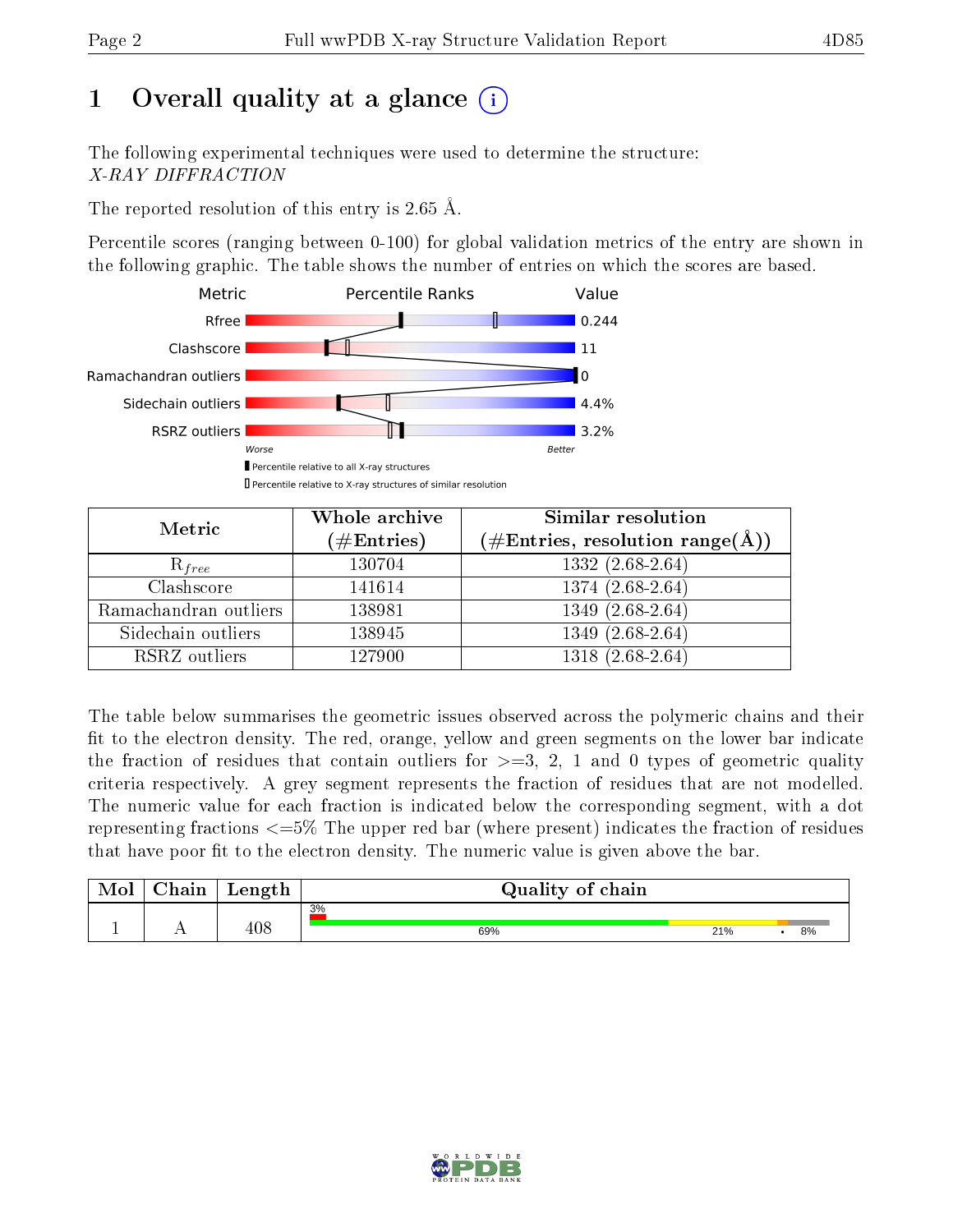# 2 Entry composition (i)

There are 4 unique types of molecules in this entry. The entry contains 3085 atoms, of which 0 are hydrogens and 0 are deuteriums.

In the tables below, the ZeroOcc column contains the number of atoms modelled with zero occupancy, the AltConf column contains the number of residues with at least one atom in alternate conformation and the Trace column contains the number of residues modelled with at most 2 atoms.

Molecule 1 is a protein called Beta-secretase 1.

| Mol | Chain | Residues | Atoms         |      |     |     | ZeroOcc | $\mid$ AltConf $\mid$ | $\operatorname{Trace}$ |  |
|-----|-------|----------|---------------|------|-----|-----|---------|-----------------------|------------------------|--|
|     |       | 374      | Totar<br>2949 | 1888 | 492 | 555 | 14      |                       |                        |  |

There are 2 discrepancies between the modelled and reference sequences:

| Chain |            | Residue   Modelled | ' Actual | Comment        | Reference          |
|-------|------------|--------------------|----------|----------------|--------------------|
|       | -13        | GLY                |          | EXPRESSION TAG | UNP P56817         |
|       | $-1^\circ$ | PRO                | $\sim$   | EXPRESSION TAG | <b>LINP P56817</b> |

 $\bullet$  Molecule 2 is  $(3R, 4S, 5S)$ -3- $[(3-$ tert-butylbenzyl)amino $]-5-[(4,4,7)-$ trifluoro-1',2'-dihydrospiro cyclohexane-1,3'-indol]-5'-yl)methyl]tetrahydro-2H-thiopyran-4-ol 1,1-dioxide (three-letter code: 0GU) (formula:  $C_{30}H_{39}F_3N_2O_3S$ ).



| Mol | $Chain   Residues$ | Atoms       |               |  |       | $\lq$ ZeroOcc   AltConf |  |  |  |
|-----|--------------------|-------------|---------------|--|-------|-------------------------|--|--|--|
|     |                    | Total<br>39 | C F N O<br>30 |  | 3 2 3 |                         |  |  |  |

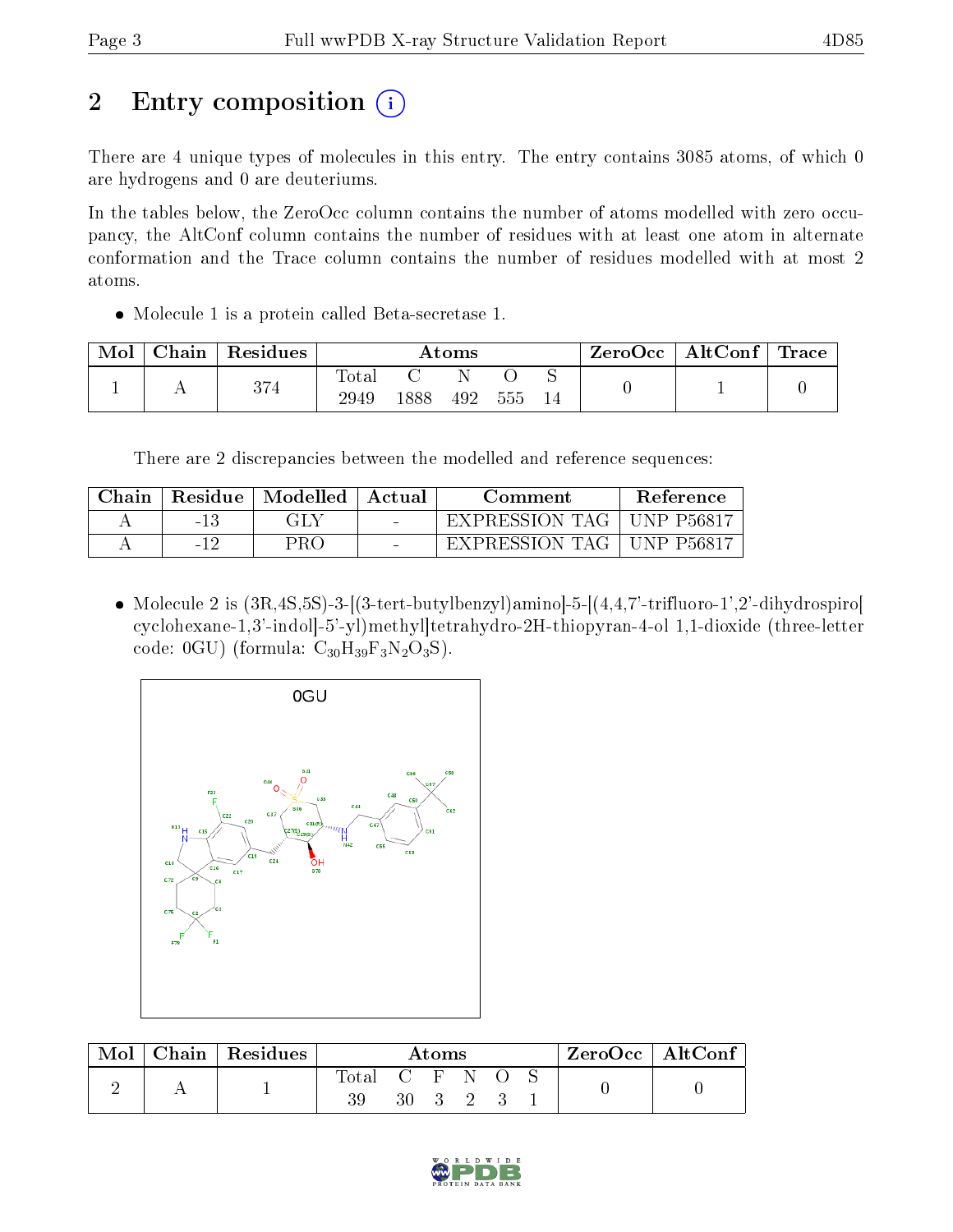Molecule 3 is IODIDE ION (three-letter code: IOD) (formula: I).

|  | $\text{Mol}$   Chain   Residues | $\boldsymbol{\mathrm{Atoms}}$ | $\rm ZeroOcc \mid AltConf$ |  |
|--|---------------------------------|-------------------------------|----------------------------|--|
|  |                                 | <b>Total</b>                  |                            |  |

 $\bullet\,$  Molecule 4 is water.

|  | $Mol$   Chain   Residues | Atoms             | $ZeroOcc \mid AltConf \mid$ |
|--|--------------------------|-------------------|-----------------------------|
|  |                          | $\rm Total$<br>96 |                             |

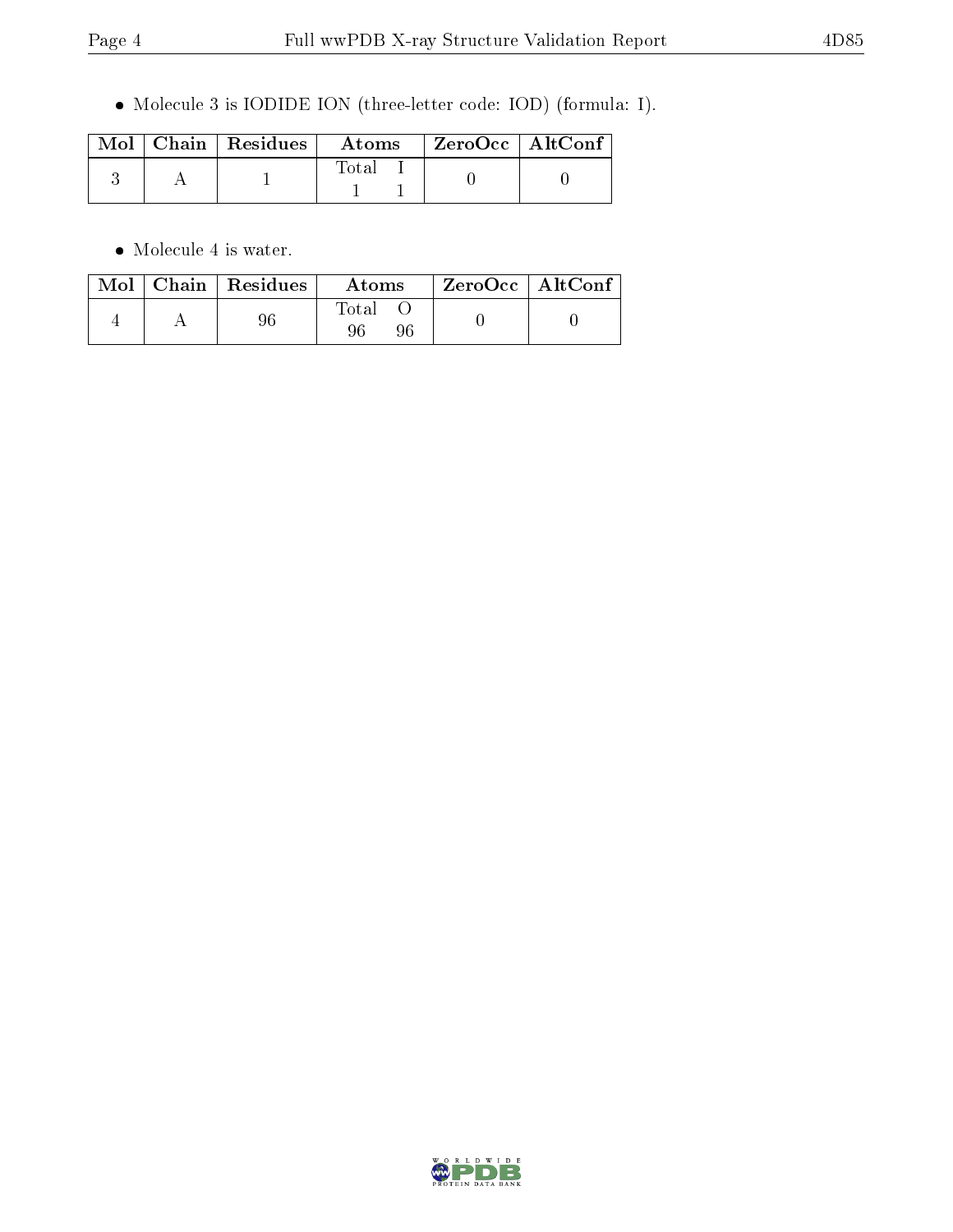## 3 Residue-property plots  $(i)$

These plots are drawn for all protein, RNA and DNA chains in the entry. The first graphic for a chain summarises the proportions of the various outlier classes displayed in the second graphic. The second graphic shows the sequence view annotated by issues in geometry and electron density. Residues are color-coded according to the number of geometric quality criteria for which they contain at least one outlier: green  $= 0$ , yellow  $= 1$ , orange  $= 2$  and red  $= 3$  or more. A red dot above a residue indicates a poor fit to the electron density (RSRZ  $> 2$ ). Stretches of 2 or more consecutive residues without any outlier are shown as a green connector. Residues present in the sample, but not in the model, are shown in grey.



• Molecule 1: Beta-secretase 1

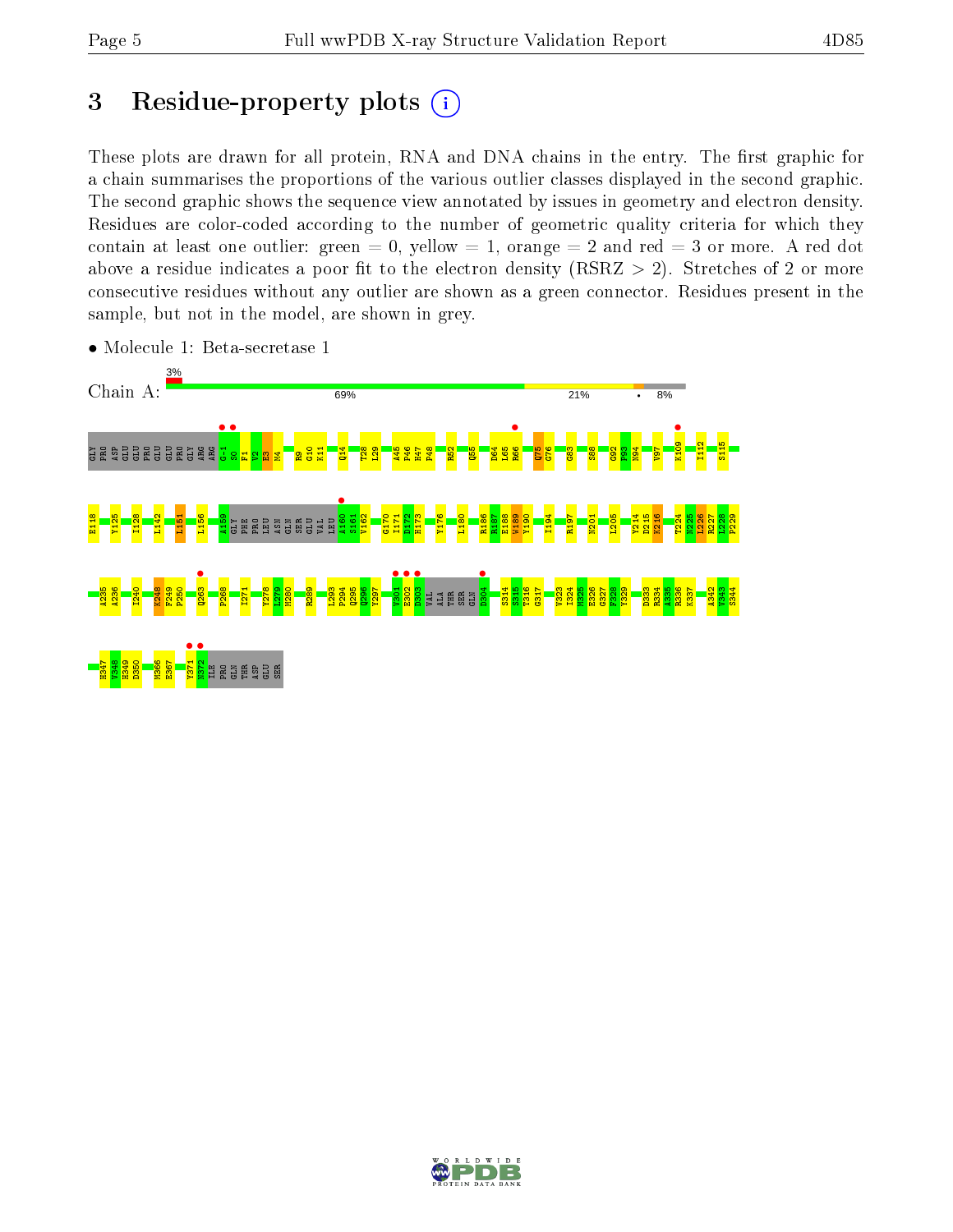## 4 Data and refinement statistics  $(i)$

| Property                                                         | Value                                                          | Source     |
|------------------------------------------------------------------|----------------------------------------------------------------|------------|
| Space group                                                      | P 61 2 2                                                       | Depositor  |
| Cell constants                                                   | $102.66\text{\AA}$<br>$102.66\text{\AA}$<br>$170.90\text{\AA}$ |            |
| a, b, c, $\alpha$ , $\beta$ , $\gamma$                           | $90.00^\circ$<br>$90.00^\circ$<br>$120.00^{\circ}$             | Depositor  |
| Resolution $(A)$                                                 | $35.05 - 2.65$                                                 | Depositor  |
|                                                                  | $35.04 = 2.65$                                                 | <b>EDS</b> |
| % Data completeness                                              | $98.8(35.05-2.65)$                                             | Depositor  |
| (in resolution range)                                            | 98.9 (35.04-2.65)                                              | <b>EDS</b> |
| $R_{merge}$                                                      | 0.10                                                           | Depositor  |
| $\mathrm{R}_{sym}$                                               | (Not available)                                                | Depositor  |
| $\langle I/\sigma(I) \rangle^{-1}$                               | $2.20$ (at 2.65Å)                                              | Xtriage    |
| Refinement program                                               | CNS, CNX 2002                                                  | Depositor  |
| $R, R_{free}$                                                    | 0.207<br>0.247<br>$\mathbf{A}$                                 | Depositor  |
|                                                                  | 0.199,<br>0.244                                                | DCC        |
| $R_{free}$ test set                                              | 779 reflections $(4.89\%)$                                     | wwPDB-VP   |
| Wilson B-factor $(A^2)$                                          | 42.8                                                           | Xtriage    |
| Anisotropy                                                       | 0.406                                                          | Xtriage    |
| Bulk solvent $k_{sol}(\text{e}/\text{A}^3), B_{sol}(\text{A}^2)$ | $0.38$ , 55.9                                                  | <b>EDS</b> |
| L-test for $\mathrm{twinning}^2$                                 | $< L >$ = 0.49, $< L2$ = 0.31                                  | Xtriage    |
| Estimated twinning fraction                                      | $\overline{\text{No}}$ twinning to report.                     | Xtriage    |
| $F_o, F_c$ correlation                                           | 0.94                                                           | <b>EDS</b> |
| Total number of atoms                                            | 3085                                                           | wwPDB-VP   |
| Average B, all atoms $(A^2)$                                     | 38.0                                                           | wwPDB-VP   |

Xtriage's analysis on translational NCS is as follows: The largest off-origin peak in the Patterson function is  $4.33\%$  of the height of the origin peak. No significant pseudotranslation is detected.

<sup>&</sup>lt;sup>2</sup>Theoretical values of  $\langle |L| \rangle$ ,  $\langle L^2 \rangle$  for acentric reflections are 0.5, 0.333 respectively for untwinned datasets, and 0.375, 0.2 for perfectly twinned datasets.



<span id="page-5-1"></span><span id="page-5-0"></span><sup>1</sup> Intensities estimated from amplitudes.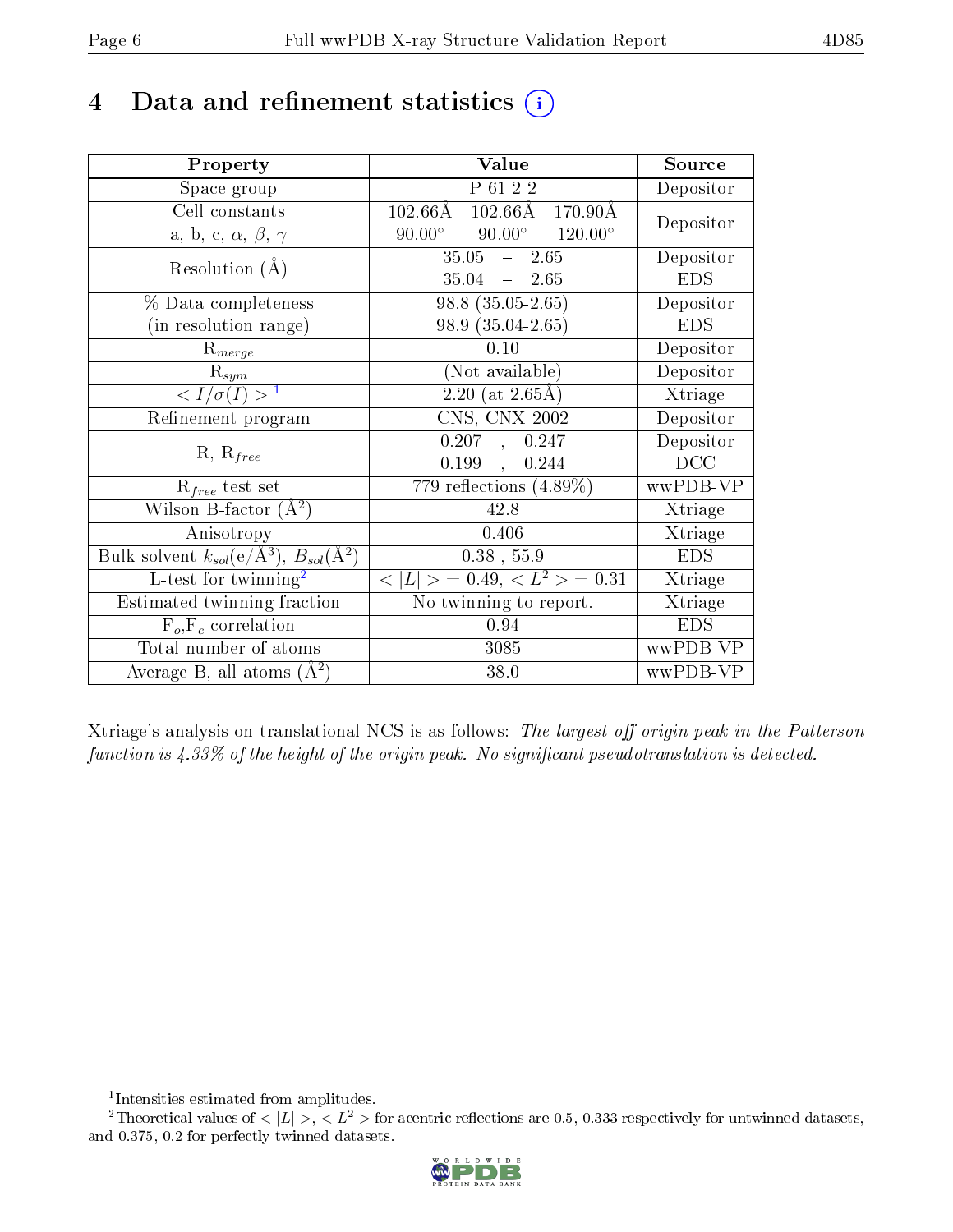# 5 Model quality  $(i)$

## 5.1 Standard geometry  $\overline{()}$

Bond lengths and bond angles in the following residue types are not validated in this section: 0GU, IOD

The Z score for a bond length (or angle) is the number of standard deviations the observed value is removed from the expected value. A bond length (or angle) with  $|Z| > 5$  is considered an outlier worth inspection. RMSZ is the root-mean-square of all Z scores of the bond lengths (or angles).

|  | $Mol$   Chain |      | Bond lengths                    | Bond angles |        |  |
|--|---------------|------|---------------------------------|-------------|--------|--|
|  |               |      | RMSZ $ #Z  > 5$ RMSZ $ #Z  > 5$ |             |        |  |
|  |               | 0.34 | 0/3026                          | 0.51        | 0/4109 |  |

There are no bond length outliers.

There are no bond angle outliers.

There are no chirality outliers.

There are no planarity outliers.

### 5.2 Too-close contacts  $(i)$

In the following table, the Non-H and H(model) columns list the number of non-hydrogen atoms and hydrogen atoms in the chain respectively. The H(added) column lists the number of hydrogen atoms added and optimized by MolProbity. The Clashes column lists the number of clashes within the asymmetric unit, whereas Symm-Clashes lists symmetry related clashes.

|  |      |      | Mol   Chain   Non-H   H(model)   H(added)   Clashes   Symm-Clashes |
|--|------|------|--------------------------------------------------------------------|
|  | 2949 | 2864 |                                                                    |
|  |      |      |                                                                    |
|  |      |      |                                                                    |
|  |      |      |                                                                    |
|  | 3085 | 2903 |                                                                    |

The all-atom clashscore is defined as the number of clashes found per 1000 atoms (including hydrogen atoms). The all-atom clashscore for this structure is 11.

All (64) close contacts within the same asymmetric unit are listed below, sorted by their clash magnitude.

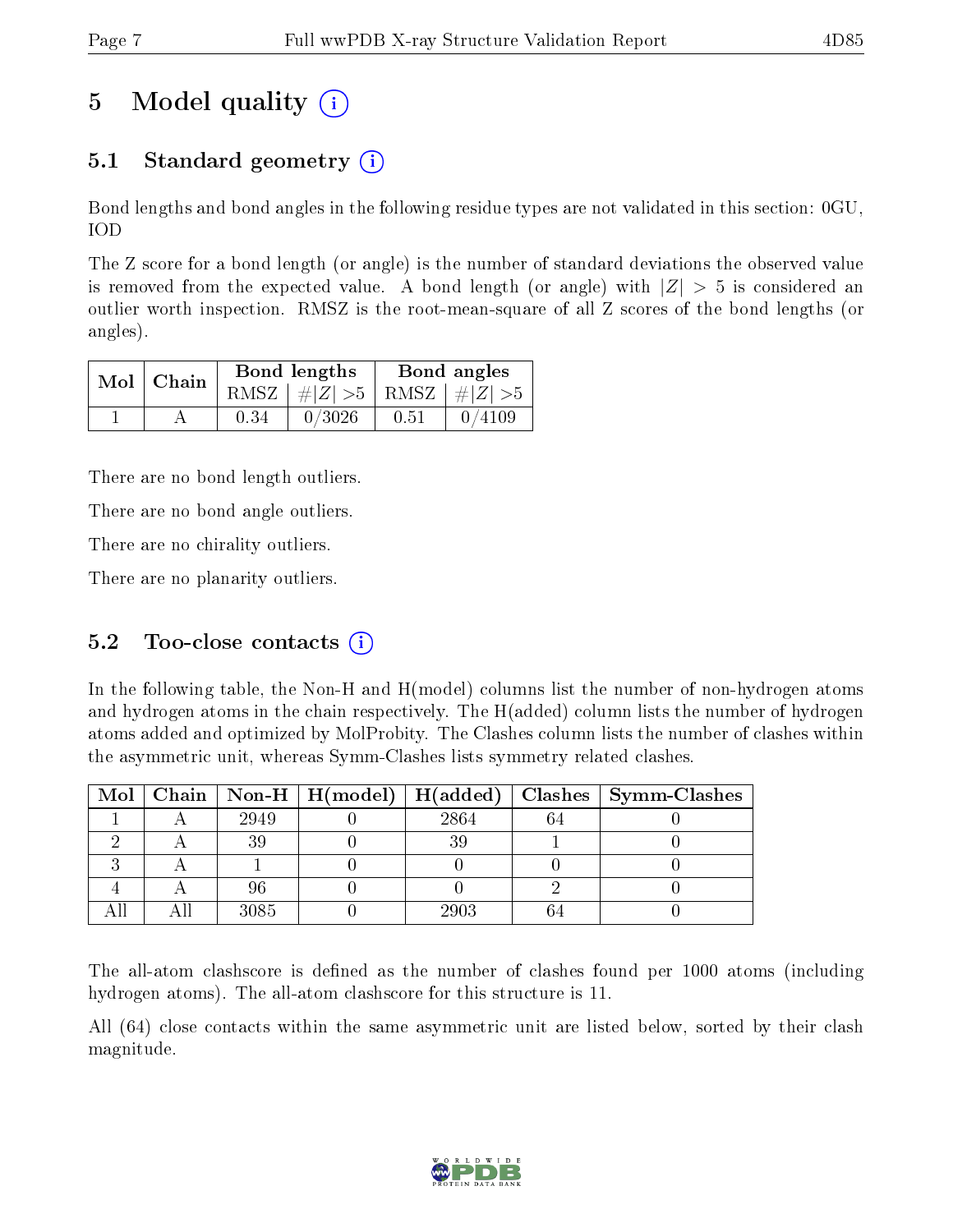| Atom-1                     | Atom-2                                 | Interatomic    | Clash                  |
|----------------------------|----------------------------------------|----------------|------------------------|
|                            |                                        | distance $(A)$ | overlap $(\AA)$        |
| 1: A:248:LYS:HE3           | 1:A:248:LYS:HA                         | 1.55           | 0.88                   |
| 1: A:76: GLY: HA2          | 1:A:109:LYS:HE3                        | 1.65           | 0.79                   |
| 1:A:316:THR:HG22           | 1: A:317: GLY: H                       | 1.48           | 0.78                   |
| 1: A:278:TYR:CZ            | 1:A:289:ARG:HD3                        | 2.21           | 0.74                   |
| 1: A: 186: ARG: HD2        | 1:A:194:ILE:HD11                       | 1.69           | 0.74                   |
| 1: A:226:LEU:HB2           | 1: A:323: VAL:HG21                     | 1.70           | 0.74                   |
| 1:A:268:PRO:O              | 1: A:271: ILE: HG12                    | 1.91           | 0.69                   |
| 1:A:151:LEU:HD12           | 1:A:333:ASP:HA                         | 1.73           | 0.69                   |
| 1:A:28:THR:O               | 1:A:29:LEU:HD23                        | 1.94           | 0.68                   |
| 1:A:227[B]:ARG:HB3         | 1:A:314:SER:HB2                        | 1.77           | 0.64                   |
| 1:A:226:LEU:HB2            | 1: A: 323: VAL: CG2                    | 2.28           | 0.63                   |
| 1: A:216: LYS:O            | 1: A:317: GLY:HA3                      | 2.01           | 0.61                   |
| 1:A:227[A]:ARG:HB3         | $1: A:314: \overline{\text{SER:H}} B2$ | 1.83           | 0.59                   |
| 1: A: 188: GLU: OE2        | 1: A: 337: LYS: HE2                    | 2.02           | 0.59                   |
| 1:A:112:ILE:HB             | 1:A:115:SER:HB3                        | 1.85           | 0.59                   |
| 1:A:97:VAL:HG11            | 1:A:142:LEU:HA                         | 1.85           | 0.59                   |
| 1: A:76: GLY: HA2          | 1:A:109:LYS:HG3                        | 1.86           | 0.57                   |
| $1:$ A:216:LYS:NZ          | 1: A:316:THR:HG21                      | 2.19           | 0.57                   |
| 1: A:10: GLY:O             | 1:A:162:VAL:HG22                       | 2.05           | 0.56                   |
| 1:A:173:HIS:HA             | 1: A:176: TYR: CE1                     | 2.41           | 0.56                   |
| 1:A:293:LEU:HB3            | 1:A:294:PRO:HD2                        | 1.89           | 0.54                   |
| $1:$ A:226:LEU:HG          | 1: A: 324: ILE: HD11                   | 1.89           | 0.53                   |
| 1:A:224:THR:O              | 1:A:323:VAL:HG13                       | 2.09           | 0.53                   |
| 1: A:75: GLN: HG2          | 2:A:401:0GU:H37                        | 1.91           | 0.52                   |
| 1:A:236:ALA:O              | 1:A:240:ILE:HG13                       | 2.11           | 0.51                   |
| 1: A: 180: LEU: HD23       | 1:A:342:ALA:HB2                        | 1.93           | 0.51                   |
| 1:A:128:ILE:HG23           | 1: A: 189: TRP: HB2                    | 1.92           | 0.51                   |
| 1:A:10:GLY:C               | 1: A: 162: VAL: HG22                   | 2.31           | 0.50                   |
| 1: A:248: LYS: CE          | 1:A:248:LYS:HA                         | 2.36           | 0.49                   |
| 1: A:11:LYS:O              | 1:A:14:GLN:HB2                         | 2.11           | 0.49                   |
| 1: A:52: ARG:O             | 1: A:118: GLU: HG2                     | 2.12           | 0.49                   |
| 1: A:316:THR:HG22          | 1: A:317: GLY:N                        | 2.24           | 0.49                   |
| 1:A:11:LYS:HD2             | 1:A:14:GLN:OE1                         | 2.13           | 0.48                   |
| 1: A:65:LEU:HG             | 1:A:83:GLY:HA2                         | 1.95           | 0.48                   |
| 1: A:280:MET:HE2           | 1: A: 366: MET: HB3                    | 1.96           | 0.48                   |
| 1: A:295: GLN:NE2          | 1:A:350:ASP:HB3                        | 2.28           | 0.48                   |
| 1: A:229: PRO:HG3          | 1: A:317: GLY: HA2                     | 1.96           | 0.47                   |
| 1:A:367:GLU:CD             | 1:A:367:GLU:H                          | 2.18           | 0.47                   |
| 1: A:294:PRO:HA            | 1: A:297:TYR:CE2                       | 2.50           | 0.46                   |
| 1:A:197:ARG:HB3            | 1: A:278:TYR:HB2                       | 1.96           | 0.46                   |
| 1: A:52: ARG:NE            | 4:A:506:HOH:O                          | 2.50           | 0.45                   |
| $1:\overline{A:76:GLY:CA}$ | 1:A:109:LYS:HE3                        | 2.42           | 0.45                   |
|                            |                                        |                | Continued on next page |

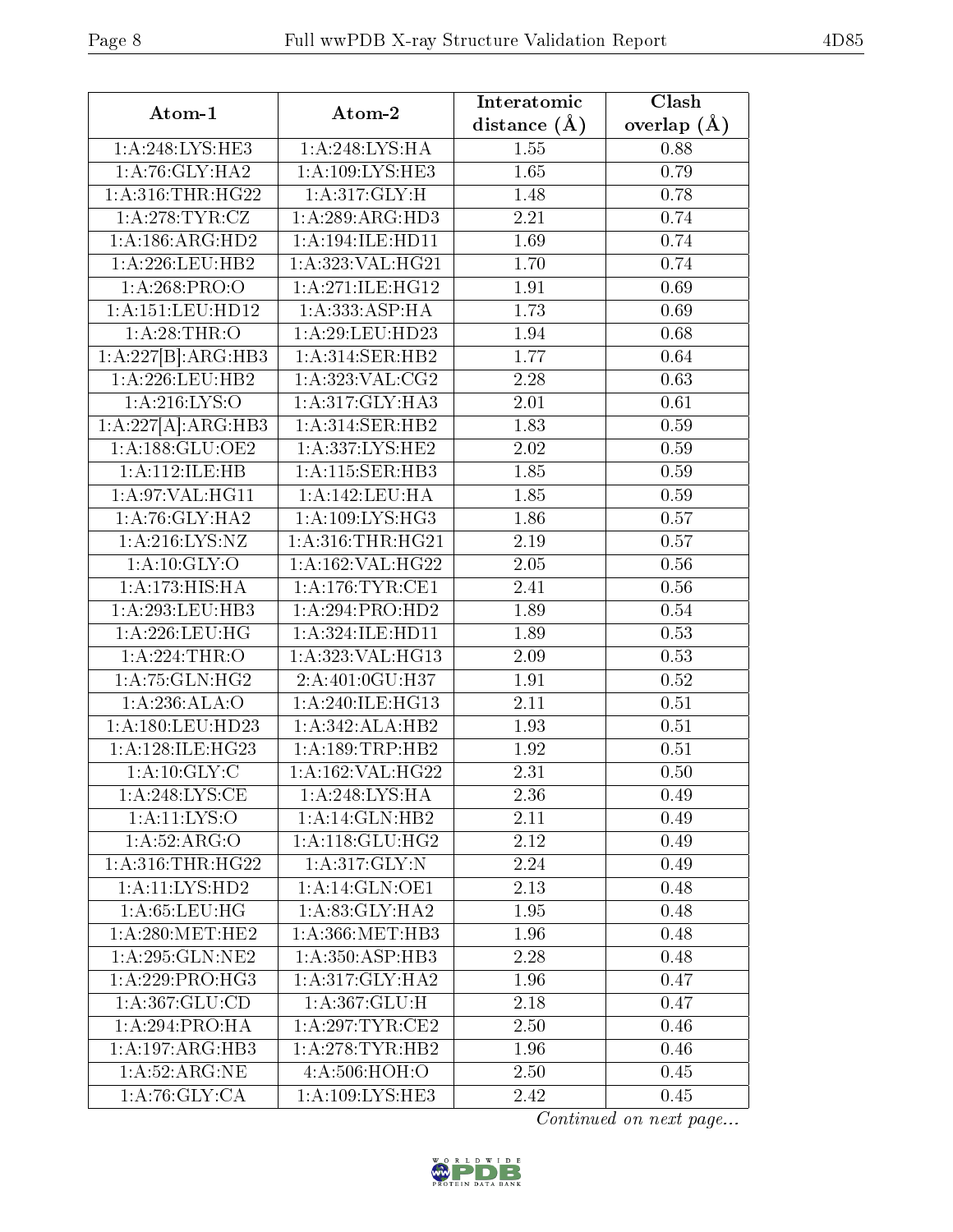|                                     |                     | Interatomic    | Clash         |
|-------------------------------------|---------------------|----------------|---------------|
| Atom-1                              | Atom-2              | distance $(A)$ | overlap $(A)$ |
| 1: A: 4: MET:HG2                    | 1: A:92: GLY: HA2   | 1.96           | 0.45          |
| $1:$ A:344:SER:HB3                  | 1:A:347:HIS:HB3     | 1.97           | 0.45          |
| 1:A:205:LEU:HD22                    | 1:A:235:ALA:HB1     | 2.00           | 0.44          |
| 1:A:1:PHE:CZ                        | 1: A:170: GLY:HA3   | 2.53           | 0.43          |
| 1: A:171: ILE: HG23                 | 1: A:329:TYR:HE2    | 1.83           | 0.43          |
| $1: A:249:$ PHE:HB3                 | 1:A:250:PRO:HD2     | 2.00           | 0.43          |
| $1:A:347:\overline{\text{HIS:NE2}}$ | 1: A:349: HIS: HB3  | 2.34           | 0.43          |
| 1: A:125: TYR:OH                    | 1:A:334:ARG:HG2     | 2.19           | 0.42          |
| 1: A:173:HIS:HD2                    | 1: A:176: TYR:OH    | 2.03           | 0.42          |
| 1: A:327: GLY:HA2                   | 1:A:347:HIS:HB2     | 2.00           | 0.42          |
| 1: A:55: GLN:HG2                    | 4: A:551:HOH:O      | 2.19           | 0.42          |
| 1:A:45:ALA:HB1                      | 1:A:46:PRO:HD2      | 2.02           | 0.42          |
| 1: A:128: ILE: CG2                  | 1: A: 189: TRP: HB2 | 2.50           | 0.41          |
| 1:A:1:PHE:HA                        | 1: A:3: GLU:OE2     | 2.21           | 0.41          |
| 1: A:214:TYR:HA                     | 1:A:215:ASP:HA      | 1.64           | 0.41          |
| 1:A:9:ARG:HA                        | 1: A:9: ARG: HD3    | 1.91           | 0.41          |
| 1:A:216:LYS:HZ3                     | 1: A:316:THR:HG21   | 1.82           | 0.41          |
| 1:A:47:HIS:CG                       | 1:A:48:PRO:HD2      | 2.56           | 0.41          |
| 1:A:216:LYS:HZ2                     | 1: A:316:THR:HG21   | 1.84           | 0.41          |
| 1: A: 189: TRP: CG                  | 1: A:190: TYR:N     | 2.90           | 0.40          |
| 1:A:156:LEU:O                       | 1:A:326:GLU:HA      | $2.20\,$       | 0.40          |
| 1: A:64: ASP:OD1                    | 1: A:66: ARG: N     | 2.50           | 0.40          |

Continued from previous page...

There are no symmetry-related clashes.

### 5.3 Torsion angles (i)

#### 5.3.1 Protein backbone (i)

In the following table, the Percentiles column shows the percent Ramachandran outliers of the chain as a percentile score with respect to all X-ray entries followed by that with respect to entries of similar resolution.

The Analysed column shows the number of residues for which the backbone conformation was analysed, and the total number of residues.

| $\sqrt{\text{Mol}}$ Chain | Analysed                                 |  | Favoured   Allowed   Outliers   Percentiles                |
|---------------------------|------------------------------------------|--|------------------------------------------------------------|
|                           | $369/408$ (90\%)   352 (95\%)   17 (5\%) |  | $\begin{array}{ c c c c }\n\hline\n100 & 100\n\end{array}$ |

There are no Ramachandran outliers to report.

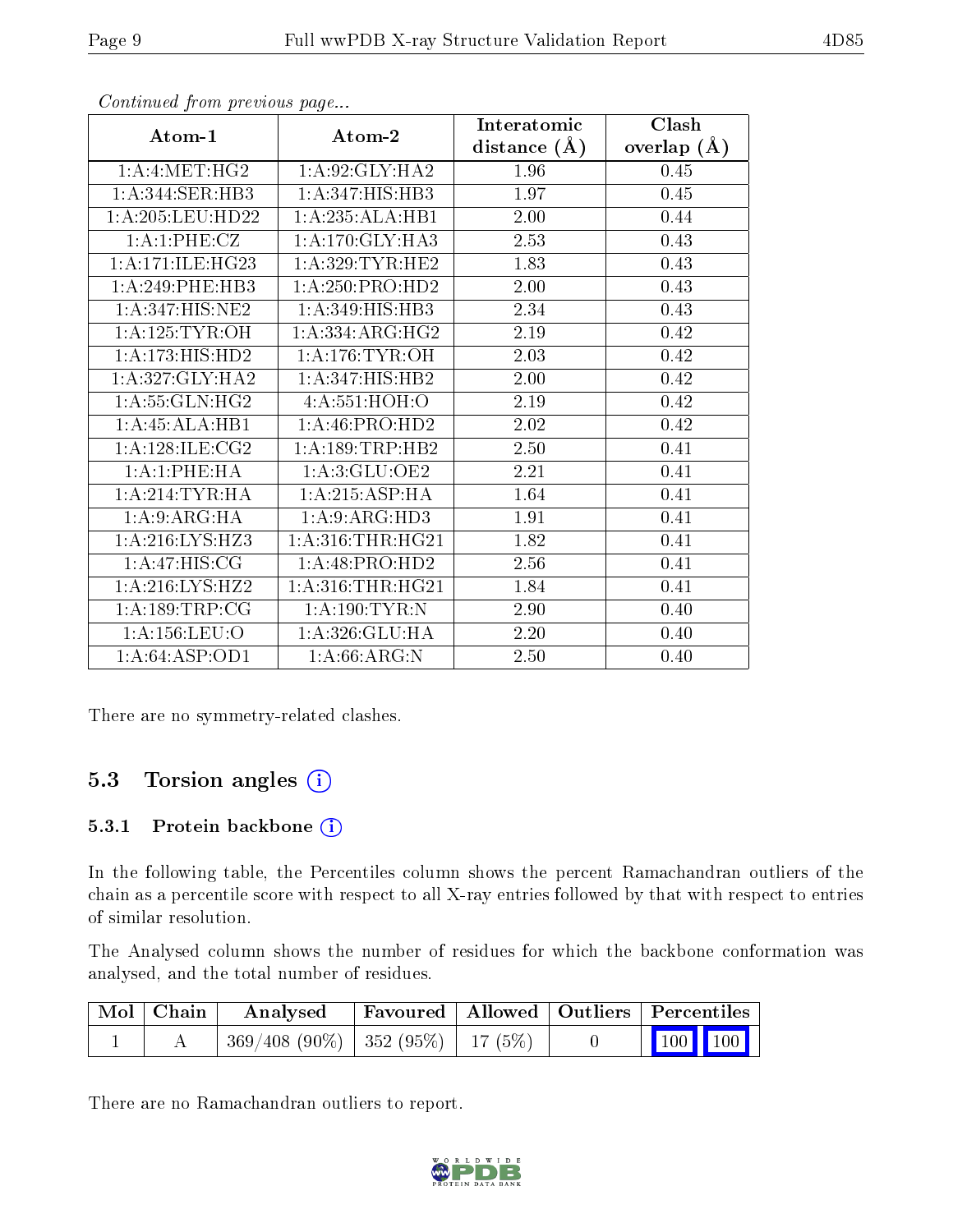#### 5.3.2 Protein sidechains  $(i)$

In the following table, the Percentiles column shows the percent sidechain outliers of the chain as a percentile score with respect to all X-ray entries followed by that with respect to entries of similar resolution.

The Analysed column shows the number of residues for which the sidechain conformation was analysed, and the total number of residues.

| Mol   Chain | $\boldsymbol{\mathrm{Analysed}}$                               | Rotameric   Outliers   Percentiles |    |  |
|-------------|----------------------------------------------------------------|------------------------------------|----|--|
|             | $\mid$ 319/348 (92%) $\mid$ 305 (96%) $\mid$ 14 (4%) $\mid$ 28 |                                    | 43 |  |

All (14) residues with a non-rotameric sidechain are listed below:

| Mol          | Chain            | Res | Type         |
|--------------|------------------|-----|--------------|
| $\mathbf{1}$ | A                | 3   | GLU          |
| $\mathbf{1}$ | A                | 75  | <b>GLN</b>   |
| $\mathbf{1}$ | $\bf{A}$         | 88  | SER.         |
| $\mathbf{1}$ | A                | 94  | <b>ASN</b>   |
| $\mathbf{1}$ | $\boldsymbol{A}$ | 151 | LEU          |
| $\mathbf{1}$ | A                | 189 | TRP          |
| $\mathbf{1}$ | A                | 201 | <b>ASN</b>   |
| 1            | A                | 216 | <b>LYS</b>   |
| $\mathbf 1$  | $\boldsymbol{A}$ | 226 | LEU          |
| 1            | A                | 248 | <b>LYS</b>   |
| $\mathbf{1}$ | A                | 263 | <b>GLN</b>   |
| 1            | A                | 302 | GLU          |
| 1            | А                | 336 | $\rm{ARG}$   |
| 1            | А                | 371 | $_{\rm TYR}$ |

Some sidechains can be flipped to improve hydrogen bonding and reduce clashes. All (7) such sidechains are listed below:

| Mol | Chain | Res | <b>Type</b> |
|-----|-------|-----|-------------|
|     | А     | 30  | <b>ASN</b>  |
|     |       | 51  | HIS         |
|     |       | 113 | <b>ASN</b>  |
|     |       | 116 | <b>ASN</b>  |
|     |       | 173 | HIS         |
|     |       | 203 | <b>GLN</b>  |
|     |       | 313 | <b>GLN</b>  |

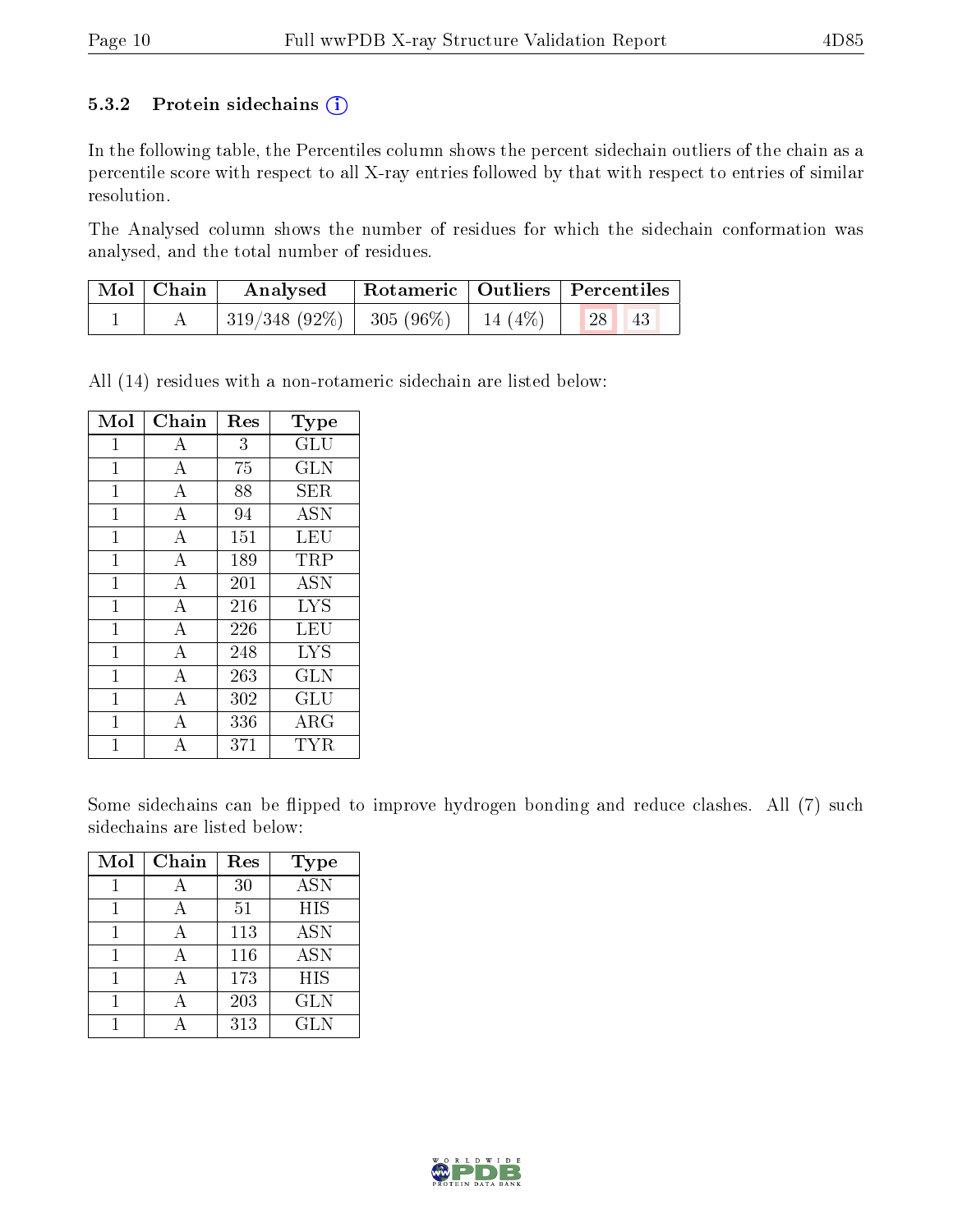#### $5.3.3$  RNA  $(i)$

There are no RNA molecules in this entry.

#### 5.4 Non-standard residues in protein, DNA, RNA chains (i)

There are no non-standard protein/DNA/RNA residues in this entry.

#### 5.5 Carbohydrates (i)

There are no carbohydrates in this entry.

#### 5.6 Ligand geometry  $(i)$

Of 2 ligands modelled in this entry, 1 is monoatomic - leaving 1 for Mogul analysis.

In the following table, the Counts columns list the number of bonds (or angles) for which Mogul statistics could be retrieved, the number of bonds (or angles) that are observed in the model and the number of bonds (or angles) that are defined in the Chemical Component Dictionary. The Link column lists molecule types, if any, to which the group is linked. The Z score for a bond length (or angle) is the number of standard deviations the observed value is removed from the expected value. A bond length (or angle) with  $|Z| > 2$  is considered an outlier worth inspection. RMSZ is the root-mean-square of all Z scores of the bond lengths (or angles).

| Mol | Type            | Chain | Res | ' Link |          | Bond lengths |             |          | Bond angles |            |
|-----|-----------------|-------|-----|--------|----------|--------------|-------------|----------|-------------|------------|
|     |                 |       |     |        | Counts   | RMSZ         | $\# Z  > 2$ | Counts   | ' RMSZ      | $\# Z $    |
|     | 0 <sub>CI</sub> |       | 401 | $\sim$ | 40.43.43 | 2.19         | $12(30\%)$  | 51,68,68 | 2.32        | $16(31\%)$ |

In the following table, the Chirals column lists the number of chiral outliers, the number of chiral centers analysed, the number of these observed in the model and the number defined in the Chemical Component Dictionary. Similar counts are reported in the Torsion and Rings columns. '-' means no outliers of that kind were identified.

|     |     |                | Mol   Type   Chain   Res   Link   Chirals   Torsions   Rings |  |
|-----|-----|----------------|--------------------------------------------------------------|--|
| 0GL | 401 | <b>Service</b> | $0/15/59/59$   $0/5/5/5$                                     |  |

All (12) bond length outliers are listed below:

| Mol | Chain | $\mid$ Res $\mid$ | $\top$ Type   | Atoms    | $Z \perp$ | $\mid$ Observed(A) | Ideal(A) |
|-----|-------|-------------------|---------------|----------|-----------|--------------------|----------|
|     |       | 401               | $0 \text{GU}$ | $C3-C2$  | 7.04      | 1.57               | 1.50     |
|     |       | 401               | $0 \text{GU}$ | $C75-C2$ | 5.99      | 1.56               | 1.50     |
|     |       | 401               | $0 \text{GU}$ | $C9-C16$ | 3.21      | 1.55               | 1.52     |
|     |       | 401               | 0GH           | C33-S36  | 3.01      | 1.79               | 1.76     |

Continued on next page...

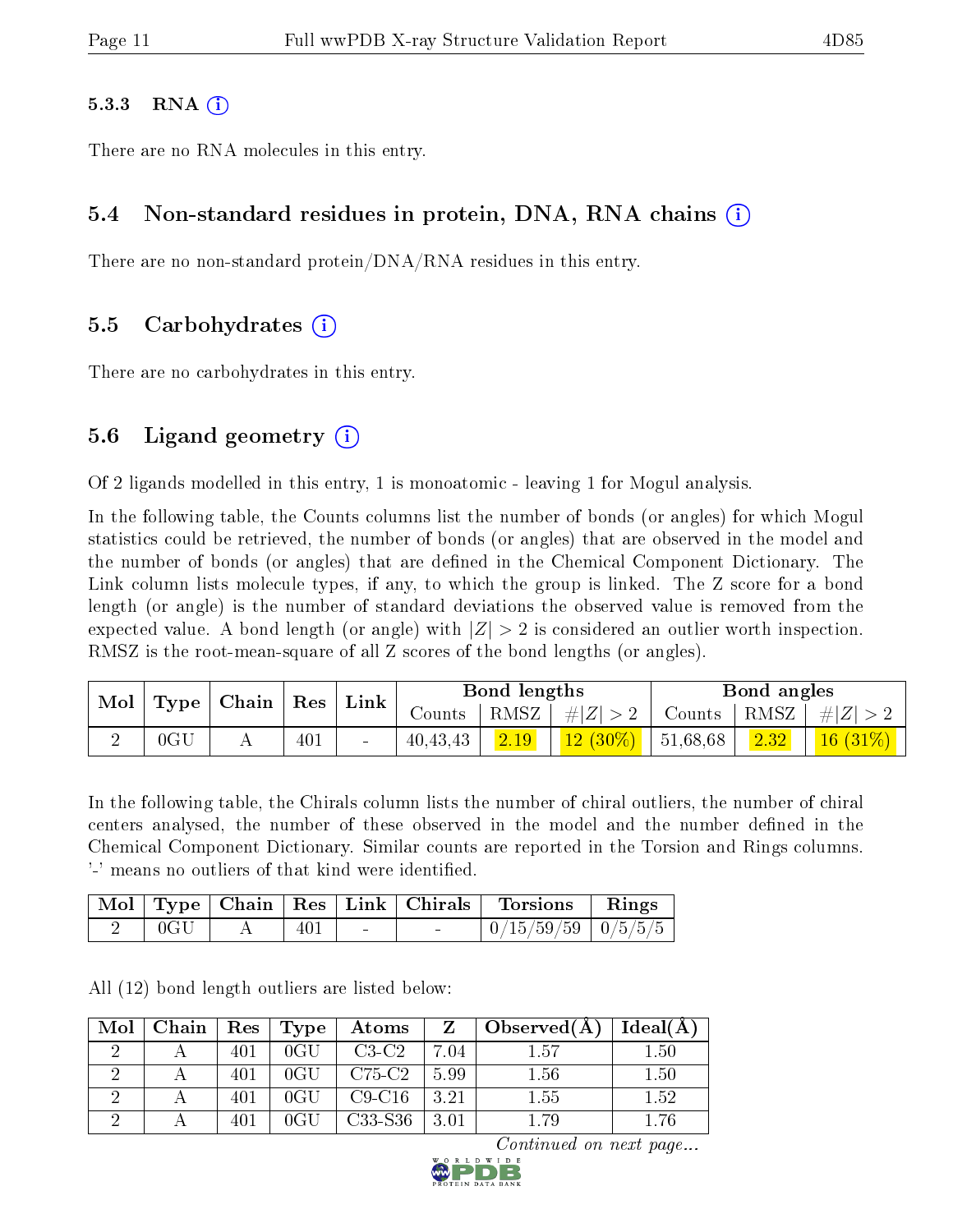| Mol            | Chain | Res | Type            | Atoms         | Z    | Observed $(A)$ | Ideal(Å |
|----------------|-------|-----|-----------------|---------------|------|----------------|---------|
| $\overline{2}$ | A     | 401 | $0 \text{GU}$   | C37-S36       | 2.87 | 1.79           | 1.76    |
| $\overline{2}$ | А     | 401 | $0 \text{GU}$   | $C20-C22$     | 2.82 | 1.42           | 1.37    |
| $\overline{2}$ | А     | 401 | $0 \text{GU}$   | $C27-C29$     | 2.76 | 1.56           | 1.53    |
| $\overline{2}$ | А     | 401 | $0 \text{GU}$   | $C15-C22$     | 2.71 | 1.41           | 1.38    |
| $\overline{2}$ | А     | 401 | $0 \text{GU}$   | C24-C27       | 2.38 | 1.57           | 1.53    |
| $\overline{2}$ | А     | 401 | $0 \text{GU}$   | $C51-C50$     | 2.33 | 1.43           | 1.39    |
| $\overline{2}$ | А     | 401 | $0 \mathrm{GU}$ | $C20-C19$     | 2.16 | 1.43           | 1.39    |
| $\overline{2}$ | А     | 401 | $0 \mathrm{GU}$ | $C48$ - $C50$ | 2.04 | 1.42           | 1.39    |

Continued from previous page...

All (16) bond angle outliers are listed below:

| Mol            | Chain | Res | <b>Type</b>   | Atoms         | Z       | Observed $(°)$ | Ideal $(^\circ)$ |
|----------------|-------|-----|---------------|---------------|---------|----------------|------------------|
| $\overline{2}$ | А     | 401 | $0 \text{GU}$ | $C6-C3-C2$    | 7.80    | 115.56         | 110.93           |
| $\overline{2}$ | А     | 401 | $0 \text{GU}$ | $C17-C16-C9$  | 6.48    | 133.14         | 125.55           |
| $\overline{2}$ | А     | 401 | $0 \text{GU}$ | $C16-C15-C22$ | 5.51    | 122.63         | 119.17           |
| $\overline{2}$ | А     | 401 | $0 \text{GU}$ | $C20-C22-C15$ | $-4.15$ | 118.43         | 123.36           |
| $\overline{2}$ | А     | 401 | $0 \text{GU}$ | $F1-C2-C3$    | $-3.52$ | 107.07         | 109.37           |
| $\overline{2}$ | А     | 401 | $0 \text{GU}$ | C44-N42-C31   | 3.51    | 122.27         | 114.90           |
| $\overline{2}$ | А     | 401 | $0 \text{GU}$ | O70-C29-C31   | $-3.37$ | 102.48         | 109.47           |
| $\overline{2}$ | A     | 401 | $0 \text{GU}$ | F23-C22-C15   | 3.02    | 120.30         | 117.70           |
| $\overline{2}$ | А     | 401 | $0 \text{GU}$ | F1-C2-C75     | $-2.84$ | 107.52         | 109.37           |
| $\overline{2}$ | А     | 401 | $0 \text{GU}$ | O40-S36-C33   | 2.76    | 111.90         | 109.12           |
| $\overline{2}$ | А     | 401 | $0 \text{GU}$ | $O70-C29-C27$ | 2.50    | 114.30         | 110.08           |
| $\overline{2}$ | A     | 401 | $0 \text{GU}$ | $C72$ -C9-C10 | $-2.48$ | 108.33         | 112.20           |
| $\overline{2}$ | А     | 401 | $0 \text{GU}$ | F78-C2-C3     | 2.36    | 110.90         | 109.37           |
| $\overline{2}$ | A     | 401 | $0 \text{GU}$ | $C17-C16-C15$ | $-2.26$ | 118.56         | 120.60           |
| $\overline{2}$ | А     | 401 | $0 \text{GU}$ | F78-C2-C75    | $-2.14$ | 107.97         | 109.37           |
| $\overline{2}$ | А     | 401 | $0 \text{GU}$ | C47-C44-N42   | $-2.04$ | 107.62         | 112.67           |

There are no chirality outliers.

There are no torsion outliers.

There are no ring outliers.

1 monomer is involved in 1 short contact:

|  |       |        | Mol   Chain   Res   Type   Clashes   Symm-Clashes |
|--|-------|--------|---------------------------------------------------|
|  | 401 - | -1 0GU |                                                   |

The following is a two-dimensional graphical depiction of Mogul quality analysis of bond lengths, bond angles, torsion angles, and ring geometry for all instances of the Ligand of Interest. In addition, ligands with molecular weight > 250 and outliers as shown on the validation Tables will also be included. For torsion angles, if less then 5% of the Mogul distribution of torsion angles is

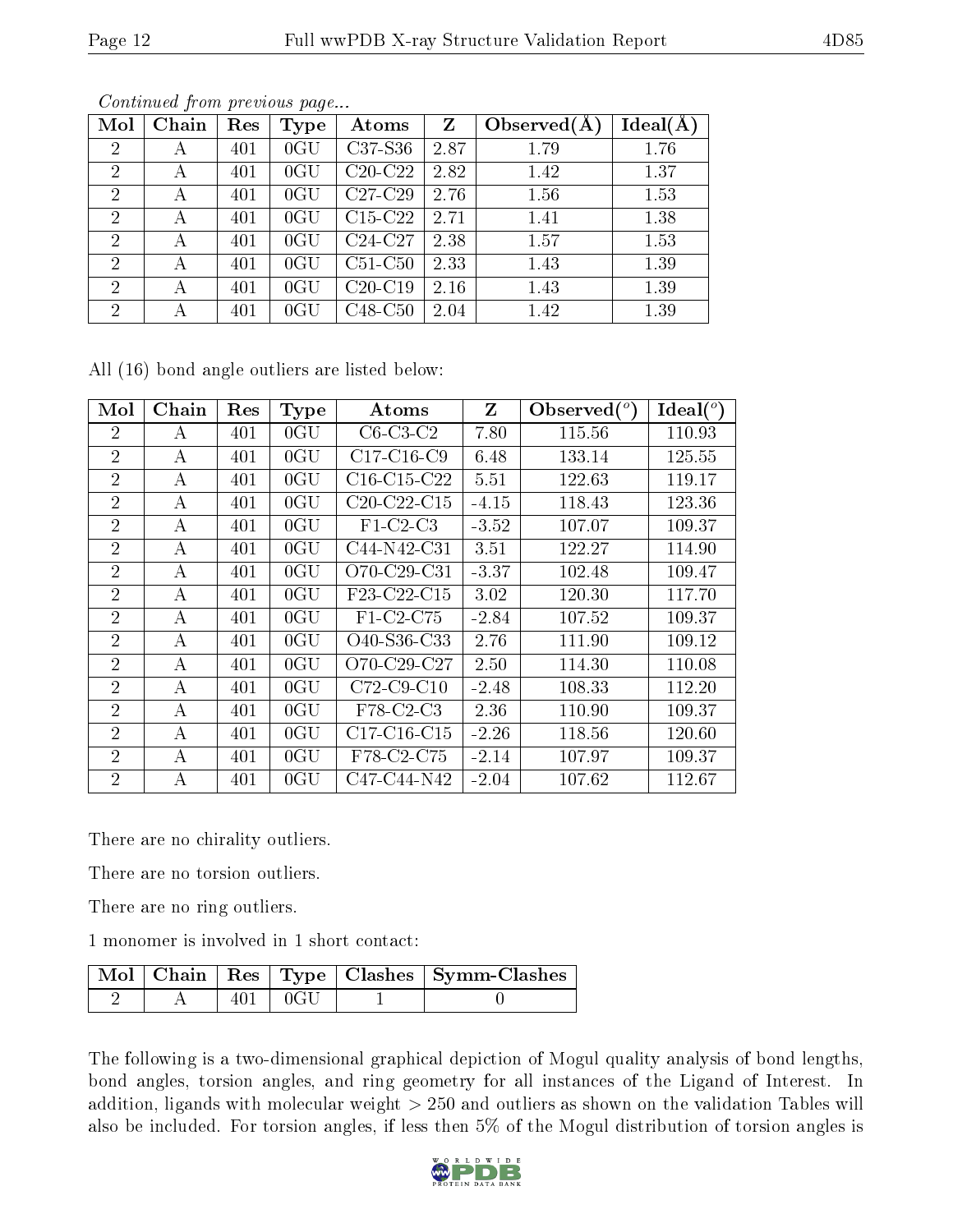within 10 degrees of the torsion angle in question, then that torsion angle is considered an outlier. Any bond that is central to one or more torsion angles identified as an outlier by Mogul will be highlighted in the graph. For rings, the root-mean-square deviation (RMSD) between the ring in question and similar rings identified by Mogul is calculated over all ring torsion angles. If the average RMSD is greater than 60 degrees and the minimal RMSD between the ring in question and any Mogul-identified rings is also greater than 60 degrees, then that ring is considered an outlier. The outliers are highlighted in purple. The color gray indicates Mogul did not find sufficient equivalents in the CSD to analyse the geometry.



#### 5.7 [O](https://www.wwpdb.org/validation/2017/XrayValidationReportHelp#nonstandard_residues_and_ligands)ther polymers (i)

There are no such residues in this entry.

### 5.8 Polymer linkage issues (i)

There are no chain breaks in this entry.

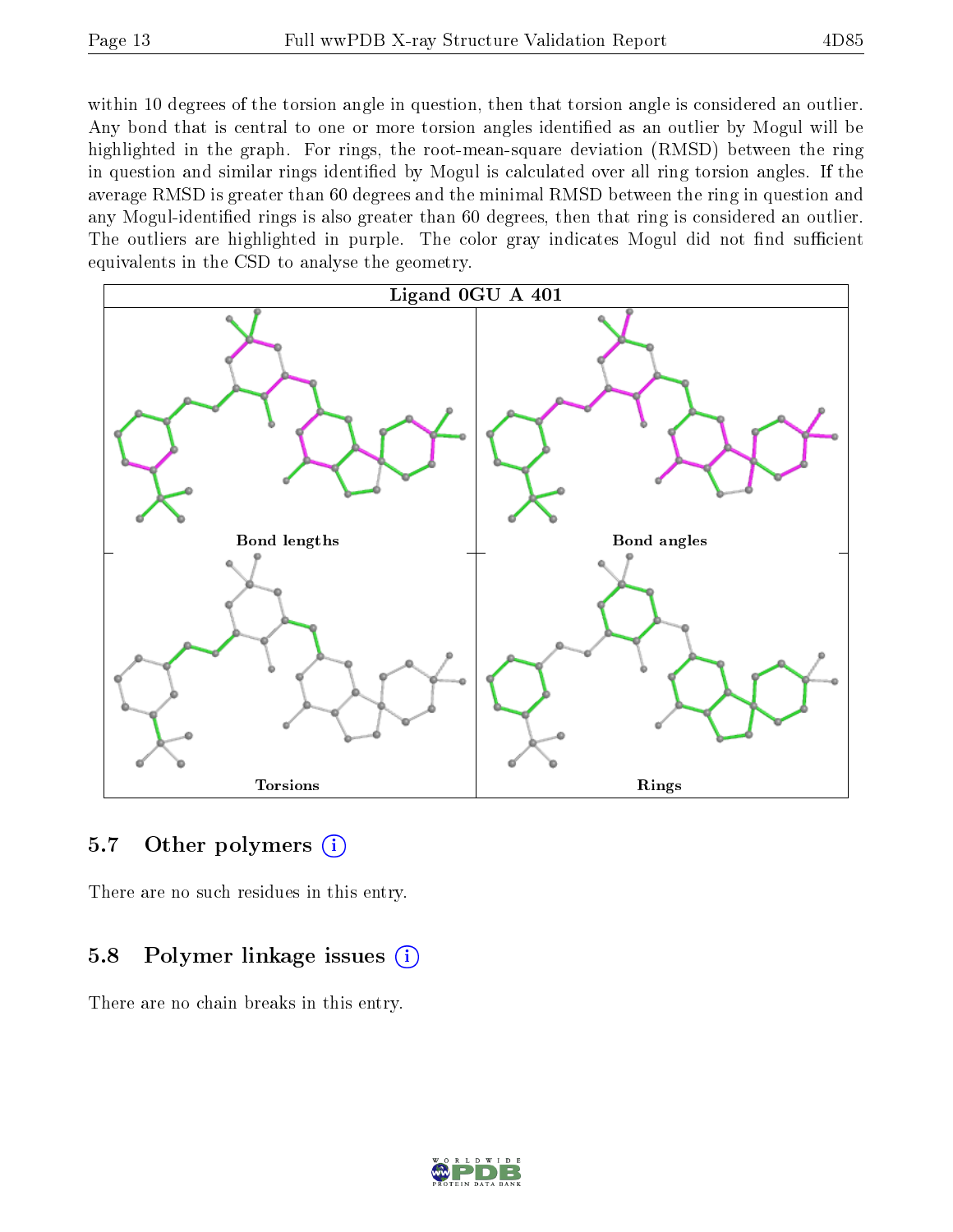## 6 Fit of model and data  $\circ$

### 6.1 Protein, DNA and RNA chains (i)

In the following table, the column labelled  $#RSRZ>2'$  contains the number (and percentage) of RSRZ outliers, followed by percent RSRZ outliers for the chain as percentile scores relative to all X-ray entries and entries of similar resolution. The OWAB column contains the minimum, median,  $95<sup>th</sup>$  percentile and maximum values of the occupancy-weighted average B-factor per residue. The column labelled  $Q< 0.9$  lists the number of (and percentage) of residues with an average occupancy less than 0.9.

| $\vert$ Mol $\vert$ Chain $\vert$ | Analysed $ \langle \text{RSRZ}\rangle $ | $\rm \#RSRZ{>}2$                   | $\vert$ OWAB( $\rm{\AA^2}$ ) $\vert$ Q<0.9 $\vert$ |  |
|-----------------------------------|-----------------------------------------|------------------------------------|----------------------------------------------------|--|
|                                   | $ 374/408(91\%) $ -0.17                 | 12 (3%)   47   44   21, 38, 58, 71 |                                                    |  |

All (12) RSRZ outliers are listed below:

| Mol | Chain        | $\operatorname{Res}% \left( \mathcal{N}\right) \equiv\operatorname{Res}(\mathcal{N}_{0})\cap\mathcal{N}_{1}$ | Type        | <b>RSRZ</b> |
|-----|--------------|--------------------------------------------------------------------------------------------------------------|-------------|-------------|
| 1   | A            | $-1$                                                                                                         | GLY         | 4.6         |
| 1   | A            | 0                                                                                                            | SER.        | 4.1         |
| 1   | A            | 303                                                                                                          | <b>ASP</b>  | 3.9         |
| 1   | А            | 372                                                                                                          | <b>ASN</b>  | 3.5         |
| 1   | A            | 302                                                                                                          | GLU         | 3.4         |
| 1   | А            | 301                                                                                                          | VAL         | 3.3         |
| 1   | $\mathbf{A}$ | 160                                                                                                          | ALA         | 3.0         |
| 1   | А            | 371                                                                                                          | TYR.        | 2.8         |
| 1   | А            | 109                                                                                                          | <b>LYS</b>  | 2.5         |
| 1   | А            | 263                                                                                                          | GLN         | 2.3         |
| 1   | А            | 304                                                                                                          | <b>ASP</b>  | 2.2         |
| 1   |              | 66                                                                                                           | ${\rm ARG}$ | 2.0         |

### 6.2 Non-standard residues in protein, DNA, RNA chains  $(i)$

There are no non-standard protein/DNA/RNA residues in this entry.

### 6.3 Carbohydrates (i)

There are no carbohydrates in this entry.

## 6.4 Ligands  $(i)$

In the following table, the Atoms column lists the number of modelled atoms in the group and the number defined in the chemical component dictionary. The B-factors column lists the minimum,